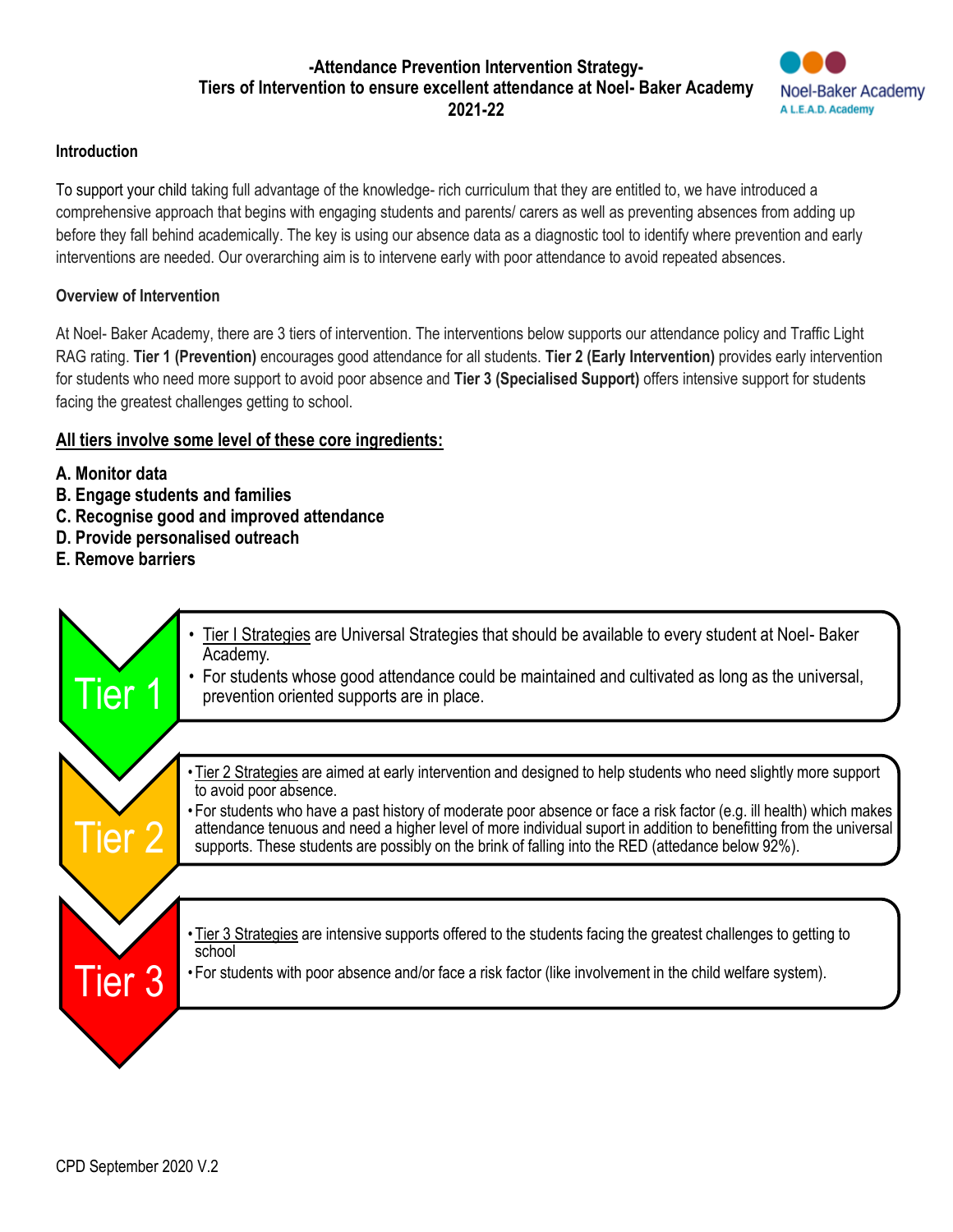| AT= Attendance Team<br>PL= Pastoral Leaders<br><b>EWO= Education Welfare</b><br>Officer<br>SEWO= Senior EWO<br>CD= Curriculum Directors | TIER <sub>1</sub><br>Universal and students at risk of moving into<br>AMBER (around 97%)                                                                                                                                                                                                                                                                                                                                                                                                                                                                                                                                                                                                             | TIER <sub>2</sub><br>Students at risk of moving into RED (around 94%)                                                                                                                                                                                                                                                                                                                                                                                                                                                                                                                                                                                                                                                                                                  | TIER <sub>3</sub><br>Students at risk of attendance 90% or below                                                                                                                                                                                                                                                                                                                                                                                                                                                                                                                                                                                                                  |
|-----------------------------------------------------------------------------------------------------------------------------------------|------------------------------------------------------------------------------------------------------------------------------------------------------------------------------------------------------------------------------------------------------------------------------------------------------------------------------------------------------------------------------------------------------------------------------------------------------------------------------------------------------------------------------------------------------------------------------------------------------------------------------------------------------------------------------------------------------|------------------------------------------------------------------------------------------------------------------------------------------------------------------------------------------------------------------------------------------------------------------------------------------------------------------------------------------------------------------------------------------------------------------------------------------------------------------------------------------------------------------------------------------------------------------------------------------------------------------------------------------------------------------------------------------------------------------------------------------------------------------------|-----------------------------------------------------------------------------------------------------------------------------------------------------------------------------------------------------------------------------------------------------------------------------------------------------------------------------------------------------------------------------------------------------------------------------------------------------------------------------------------------------------------------------------------------------------------------------------------------------------------------------------------------------------------------------------|
|                                                                                                                                         |                                                                                                                                                                                                                                                                                                                                                                                                                                                                                                                                                                                                                                                                                                      |                                                                                                                                                                                                                                                                                                                                                                                                                                                                                                                                                                                                                                                                                                                                                                        |                                                                                                                                                                                                                                                                                                                                                                                                                                                                                                                                                                                                                                                                                   |
| A. Monitor Data                                                                                                                         | » Regularly review attendance data for trends for<br>all students and identify how many and which<br>students fall into the different tiers of needed<br>support (EWO)<br>» Employ our school plan for reducing poor<br>absence based on an analysis of strengths and<br>challenges around school climate and<br>attendance practice (EG. Nudge texts, reward<br>system) (EWO)<br>» Use qualitative and quantitative data to identify<br>common barriers to attendance (EWO)                                                                                                                                                                                                                         | » Review attendance every week for students<br>who have poor absence or at risk of poor<br>absence (due to poor absence in the past or<br>existence of a health challenge such as<br>asthma). Look for patterns in attendance<br>(EWO/HOH)<br>» Look for qualitative data to assess the<br>underlying cause for a student's continued<br>absences (EWO/HOH)<br>» Evaluate whether students with persistent poor<br>absence need an appropriate tier 3 response<br>(EWO/HOH)                                                                                                                                                                                                                                                                                            | » Identify which and how many students have a<br>history of missing 10% or more of school and or<br>at risk due to other major challenges<br>(involvement in child welfare, etc.) (EWO/CPO)<br>» Review attendance daily and ensure that Tier 3<br>students are in school each day. Follow up on<br>each absence for each student identified for tier<br>3 intervention (EWO/CPO)                                                                                                                                                                                                                                                                                                 |
| <b>B.</b> Engage<br>students and<br>parents                                                                                             | Our school climate should encourage students<br>to come to school everyday<br>» Provide an engaging curriculum that draws<br>students to school (SLT/CD's)<br>» Keep school clean and clear of health hazards<br>that contribute to asthma and respiratory<br>disease (MTA)<br>» Cultivate an atmosphere where students feel<br>respected and safe (All staff)<br>» Offer Co- curricular/ enrichment program to<br>engage students (KBA)<br>» Provide enrichment activities for students, such<br>as field trips, assemblies, and discos (KBA)<br>Create a welcoming culture of attendance<br>» Greet students and families at the KS3/KS4<br>entrances in the morning and on leaving (All<br>staff) | Provide information and attention that<br>underscores concern for children<br>» Call or send letter to alert family to attendance<br>concerns and explore what help may be<br>needed. (If possible, use our school nurse to<br>make contact especially for student with a<br>medical condition) (EWO)<br>» Suggest a home visit and/or conference to<br>address barriers to attendance (EWO/CPO)<br>» Use the Student Attendance Success Plan to<br>help develop family strategies to support<br>improved attendance (EWO/ HOH/CPO)<br>» Provide parents with family-friendly, easy-to-<br>understand information and/or assistance in<br>reaching out to social services or community<br>resources that may be helpful in addressing<br>barriers identified (EWO/CPO) | Assess student and family needs and intensify<br>outreach<br>» Determine if the student and their family is or<br>should be agency involved. If they are, work to<br>set up a meeting to coordinate services<br>(EWO/CPO)<br>» Refer students and families to appropriate<br>service agencies (EWO/CPO)<br>» Work with relevant agencies to develop a<br>comprehensive educational plan that also<br>address student and family needs (EWO/CPO)<br>» Share data with appropriate agencies and<br>ensure that agencies are using poor absence as<br>a must respond to indicator (EWO/CPO)<br>» Work with families to avoid legal consequences<br>to the extent possible (EWO/ HOH) |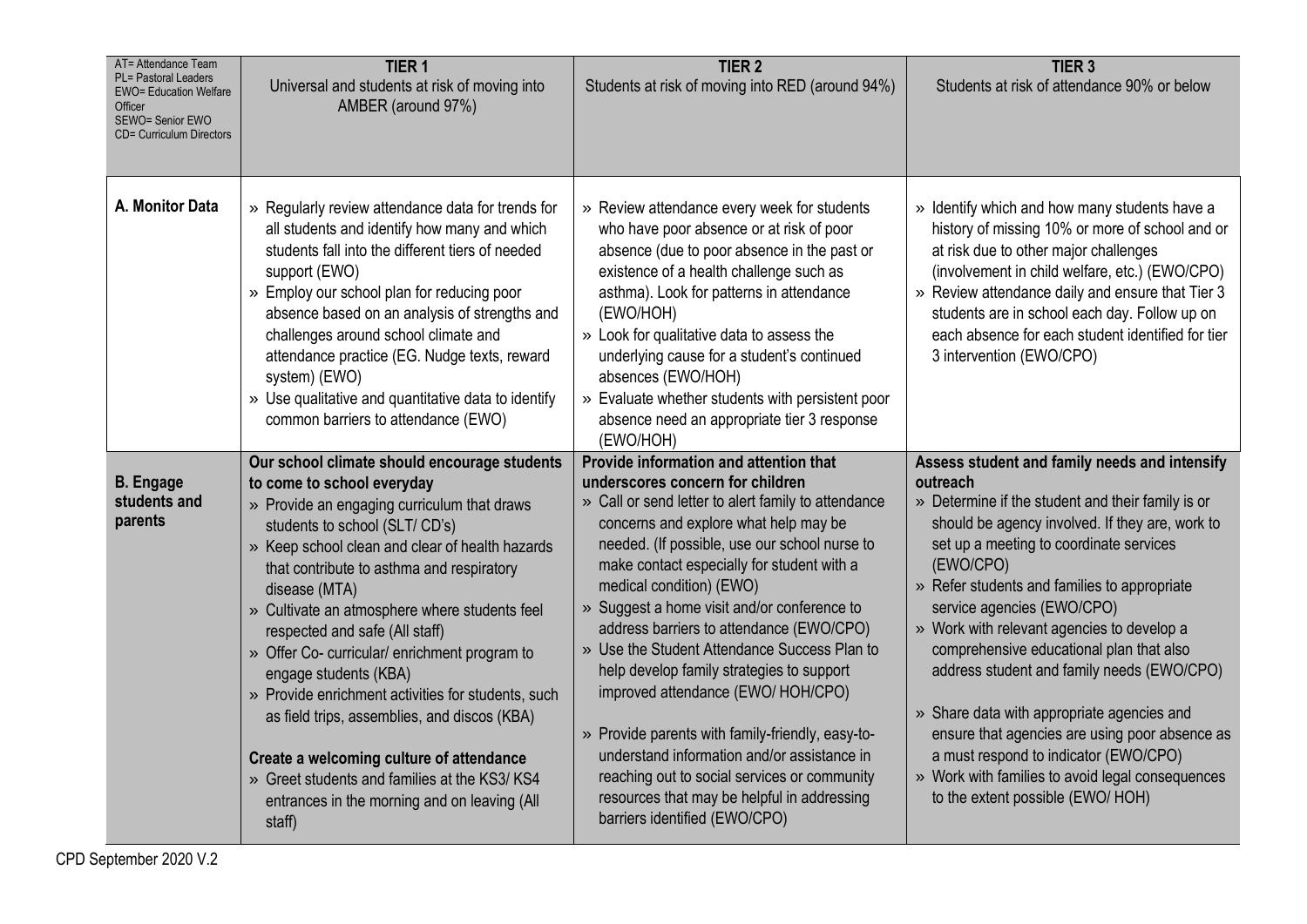| <b>B.</b> Engage<br>students and<br>parents<br>(Continued) | » Reinforce positive, welcoming experience in the<br>front office (ADR/MKO)<br>» Create visuals (bulletin boards, banners,<br>posters) that reflect attendance messaging and<br>modify during the year to sustain impact (EWO/<br>Form Tutors/ Repro)<br>» Explain expectations for attendance in bulletins<br>and in school events (EWO)<br>» Clearly explain to parents how to report an<br>absence (EWO)<br>» Ensure that we provide opportunities for<br>parental engagement and involvement including<br>organised parent groups, and volunteer<br>opportunities (EWO)<br>Provide activities that engage students and<br>families<br>» Offer opportunities for before and after school<br>programs at the school (EWO/ CD's/ AAHT's)<br>» Offer field trips, dances, assemblies, book fairs<br>and other activities (EWO/ CD's/ AAHT's)<br>» Call when students miss school to express<br>concern- use nudge text psychology (EWO)<br>» Welcome students back and identify any<br>academic support needed (e.g. Tuesday catch<br>up) (EWO/ CD's)<br>» Blended learning approach- create a learning<br>model that combines both traditional classroom<br>practices and on-line methodologies during<br>times of COVID-19 lockdown (EWO/CD's/All<br>teaching staff) | » Help parents understand and avoid legal<br>consequences of poor absence (EWO)<br>» Nurture teacher interest and capacity in helping<br>to reach out to poor absence and their families<br>(EWO/CPO)<br>Identify and provide for family needs e.g. food<br>parcels, clothing assistance, and literacy programs<br>(EWO)<br>Maintain contact with family to ensure they are<br>receiving needed support.<br>Identify academic needs of the student and<br>develop a plan to provide appropriate<br>intervention<br>» Determine if the student needs a catch up plan<br>and to attend the Tuesday intervention<br>sessions. Ensure the student and their family<br>understand what intervention work and catch up<br>work is due (EWO/ CD's)<br>» Blended learning approach- a learning model<br>that combines both traditional classroom<br>practices and on-line methodologies during<br>times of COVID-19 lockdown (EWO/CD's)<br>Establish specific individual goals and provide | If necessary, leverage the power of the courts<br>to involve families and students in needed<br>services and interventions<br>» Determine if the Courts have access to<br>additional programs or services that would<br>assist the family in overcoming barriers to<br>attendance (EWO)<br>Work to ensure that the student is connected<br>to positive supports and programs, e.g.<br>mentoring (EWO)<br>» On- line methodologies during times of working<br>from home if student is not able to attend on<br>health grounds- exceptional circumstances<br>(EWO/ CD's/ Teaching staff)<br>Utilise lessons learned from working with<br>families and students in tier three to inform tier<br>one and two prevention and intervention<br>efforts. (EWO)<br>Incorporate appropriate positive |
|------------------------------------------------------------|------------------------------------------------------------------------------------------------------------------------------------------------------------------------------------------------------------------------------------------------------------------------------------------------------------------------------------------------------------------------------------------------------------------------------------------------------------------------------------------------------------------------------------------------------------------------------------------------------------------------------------------------------------------------------------------------------------------------------------------------------------------------------------------------------------------------------------------------------------------------------------------------------------------------------------------------------------------------------------------------------------------------------------------------------------------------------------------------------------------------------------------------------------------------------------------------------------------------------------------------------------------------|------------------------------------------------------------------------------------------------------------------------------------------------------------------------------------------------------------------------------------------------------------------------------------------------------------------------------------------------------------------------------------------------------------------------------------------------------------------------------------------------------------------------------------------------------------------------------------------------------------------------------------------------------------------------------------------------------------------------------------------------------------------------------------------------------------------------------------------------------------------------------------------------------------------------------------------------------------------------------------|--------------------------------------------------------------------------------------------------------------------------------------------------------------------------------------------------------------------------------------------------------------------------------------------------------------------------------------------------------------------------------------------------------------------------------------------------------------------------------------------------------------------------------------------------------------------------------------------------------------------------------------------------------------------------------------------------------------------------------------------------------------------------------------------|
| C. Recognise<br>Good &                                     | » Create friendly competition among classrooms<br>offering raffles, parties and public recognition for                                                                                                                                                                                                                                                                                                                                                                                                                                                                                                                                                                                                                                                                                                                                                                                                                                                                                                                                                                                                                                                                                                                                                                 | recognition as they are met.<br>» Work with students and families to set<br>attendance goals and time frames (EWO/ HOH)                                                                                                                                                                                                                                                                                                                                                                                                                                                                                                                                                                                                                                                                                                                                                                                                                                                            | reinforcements into plans for supporting the<br>student's improved attendance (Nudge texts,                                                                                                                                                                                                                                                                                                                                                                                                                                                                                                                                                                                                                                                                                                |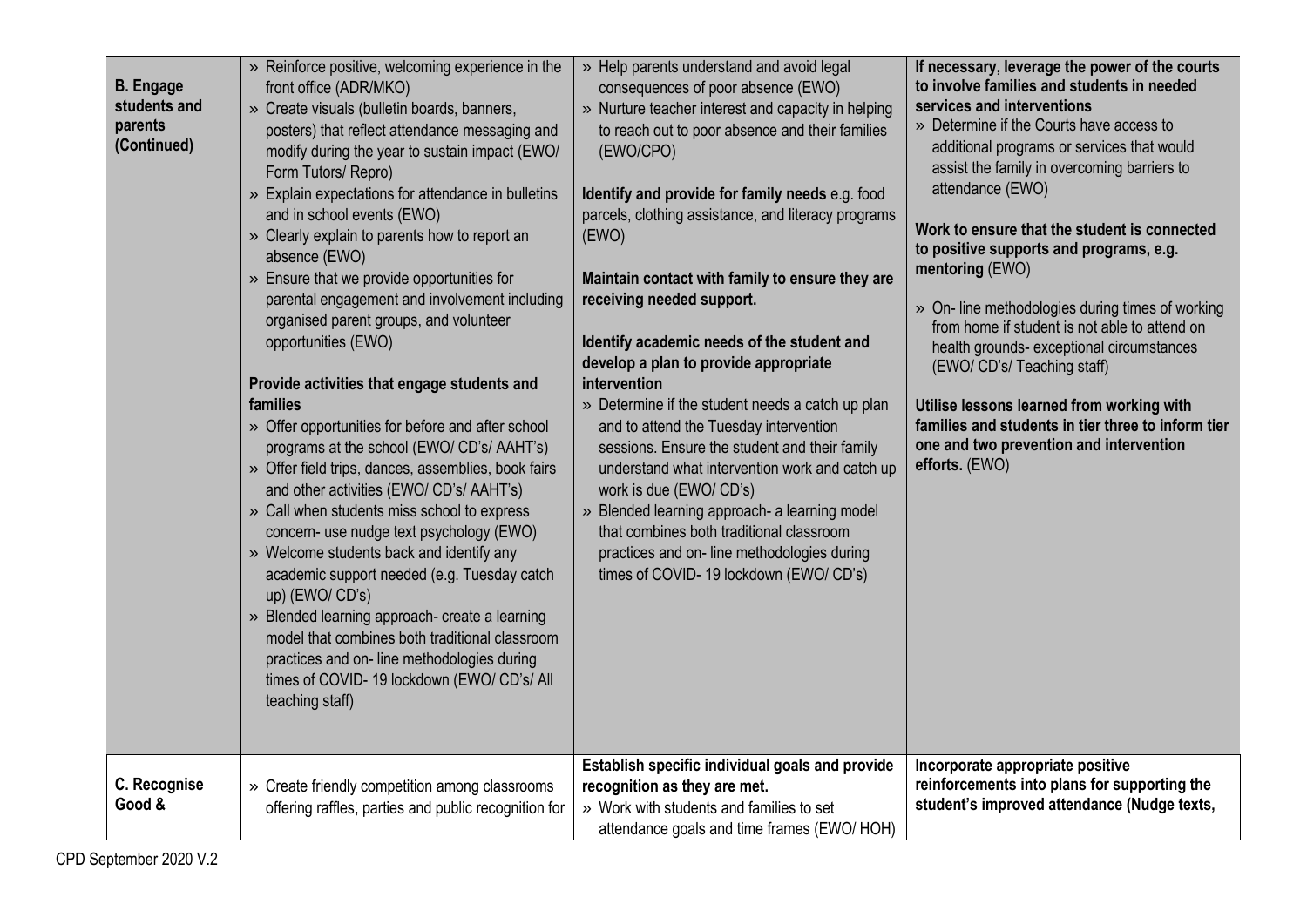| Improved<br><b>Attendance</b>                              | good and improved attendance. Assembly plans<br>(HOH/ Form Tutors/ MTY/ AAHT's)<br>» Celebrate individual progress through weekly,<br>monthly and periodic recognition using bulletin<br>boards, social media, certificates, verbal, video<br>screen and written acknowledgement (EWO/<br>HOH)<br>» Recognise students and parents at special<br>award assemblies/ celebration evenings                                                                                                                                                                                                   | » Engage students in tracking their own<br>attendance daily (HOH/ Form Tutors)<br>» Recognise good and improved attendance<br>weekly (HOH/ Form Tutors)<br>» Develop strategies with students based on age,<br>interest and other factors (HOH/ Form Tutors)                                                                                                                                                                                                                                                                                                                                                                                    | social media campaigns and regular parent<br>meetings). (EWO/hoh)                                                                                                                                                                                                                                                                              |
|------------------------------------------------------------|-------------------------------------------------------------------------------------------------------------------------------------------------------------------------------------------------------------------------------------------------------------------------------------------------------------------------------------------------------------------------------------------------------------------------------------------------------------------------------------------------------------------------------------------------------------------------------------------|-------------------------------------------------------------------------------------------------------------------------------------------------------------------------------------------------------------------------------------------------------------------------------------------------------------------------------------------------------------------------------------------------------------------------------------------------------------------------------------------------------------------------------------------------------------------------------------------------------------------------------------------------|------------------------------------------------------------------------------------------------------------------------------------------------------------------------------------------------------------------------------------------------------------------------------------------------------------------------------------------------|
| D. Provide<br><b>Personalised</b><br><b>Early Outreach</b> | » Place calls home each day that a student is<br>absent (EWO)<br>» Include attendance on report cards (EWO)<br>» Integrate information about poor absence into<br>parent programs and communications<br>throughout the year- parent intervention<br>meetings (EWO)<br>» Host a transition meeting (i.e. incoming year 7's<br>and families new to the school) to help them<br>learn about their child's new school, get to know<br>their teachers, and to set expectations about<br>attendance including clearly communicating<br>how absences can add up and impede<br>learning.(EWO/ROL) | » Assign student an attendance buddy (AAHT)<br>» Recruit students for engaging afterschool<br>activities. Provide morning check-ins for<br>students (AAHT)<br>» Schedule Parent/School Staff Meetings to<br>discuss absences (SLT/ Counsellor/ HOH/<br>EWO)<br><b>Assess student and family needs</b><br>» Refer families to appropriate services e.g. social<br>services (EWO)<br>» Arrange transportation to and from school with<br>other families (EWO/ HOH)<br>» Makes home visits and connect families with<br>needed resources (EWO)<br>» Work with students and families to develop<br>strategies for improved attendance (EWO/<br>HOH) | » Ensure continued positive and regular contact<br>with the family (EWO/ HOH/CPO)<br>» Check in on agreements at appropriate intervals<br>(EWO/CPO)<br>» Follow through on commitments of support to<br>the family (EWO/CPO)<br>» When the student misses school ensure<br>assigned personnel is following up on each<br>absence (EWO/HOH/CPO) |
| E. Remove<br>barriers to<br>attendance                     | Invite parents and community members to help<br>address the barriers that keep children from<br>attending school. Strategies include:<br>» A school breakfast program and/or food parcels<br>to address hunger and nutrition needs (SEWO/<br>EWO)                                                                                                                                                                                                                                                                                                                                         | » Identify barriers to attendance, such as health,<br>transportation or housing (EWO/ HOH)<br>» Involve public agencies and community partners<br>and resources as needed to address barriers to<br>attendance- Local MAT team (CPO), Police,<br>Social Care (EWO)                                                                                                                                                                                                                                                                                                                                                                              | » Implement agreed upon family intervention plan.<br>Monitor for progress (EWO/CPO)<br>Connect students with chronic physical and<br>$\gg$<br>mental health issues to medical providers<br>(EWO/CSA)                                                                                                                                           |